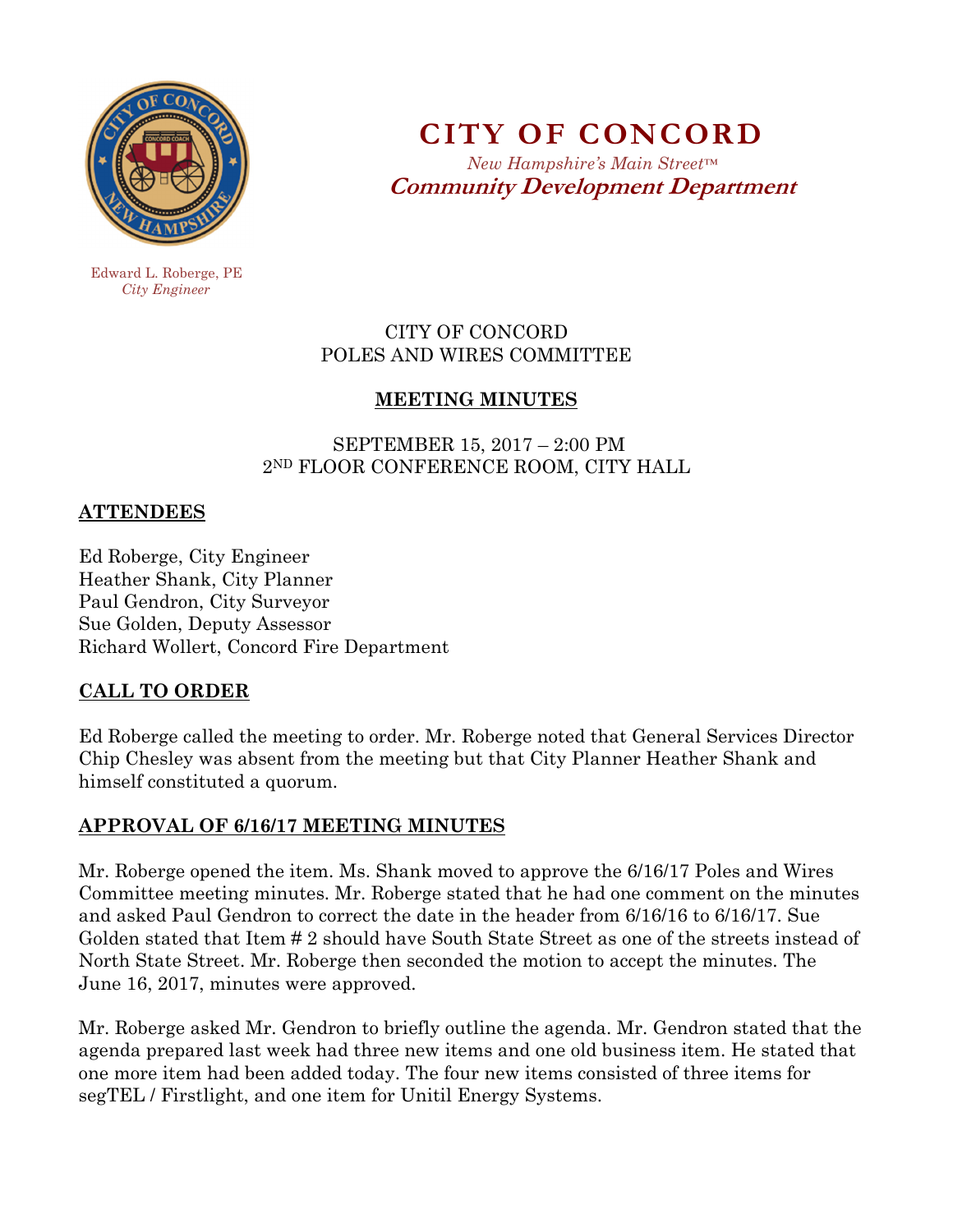## **FINAL APPLICATIONS**

1. segTEL, Inc., d/b/a FirstLight Fiber, Request for Licensure of fiber within a City Right-of-Way. Westbourne Road, Centre Street, Ridge Road, Forest Street, Auburn Street, and Columbus Avenue

Mr. Gendron stated that this application is for fiber starting at existing plant at the corner of School Street and Westbourne Road, then proceeding northerly to Bishop Brady High School by Westbourne Road to Centre Street, then Ridge Road, then Forest Street, then Auburn Street, then to Columbus Avenue. Mr. Gendron reminded the Committee that FirstLight had asked for the review of this project to be expedited so that they could serve the high school about the time that school was starting. He stated that on August 28, 2017, the committee and Rick Wollert were in agreement that the route could be built.

Mr. Gendron stated that as the Committee approved the application in August, the only action today is to execute the licenses.

Rick Wollert stated that FirstLight was still actively working on this project.

Mr. Roberge stated that this Committee was asked to expedite the project due to Bishop Brady High School opening for the school year. He stated that this was another example of the City and its committees being supportive to and working with our school partners.

2. segTEL, Inc., d/b/a FirstLight Fiber, Request for Licensure of fiber within a City Right-of-Way. Airport Road, Terrill Park Drive, and Old Turnpike Road

Mr. Gendron stated that this application is for fiber to service Concord Litho on Old Turnpike Road. He stated that segTEL / FirstLight is in the process of finalizing their acquisition of Waveguide. This current application will utilize Waveguide plant already installed and extend the network to Concord Litho. Waveguide is installed on Airport Road from Loudon Road to Ripley Street. FirstLight will then extend southerly along Airport Road to Terrill Park Drive to Old Turnpike Road, and then service Concord Litho off of Old Turnpike Road, as opposed to from Terrill Park Drive.

Mr. Gendron stated that this project was originally proposed to start at the intersection of Airport Road and Loudon Road, but that after the application was submitted, the news of the FirstLight / Waveguide merger was revealed and FirstLight revised the application to include the Waveguide plant that is already installed. He stated that he wanted to review the license documents to confirm that they correspond to the new plant maps as supplied by Shawn Smith of FirstLight.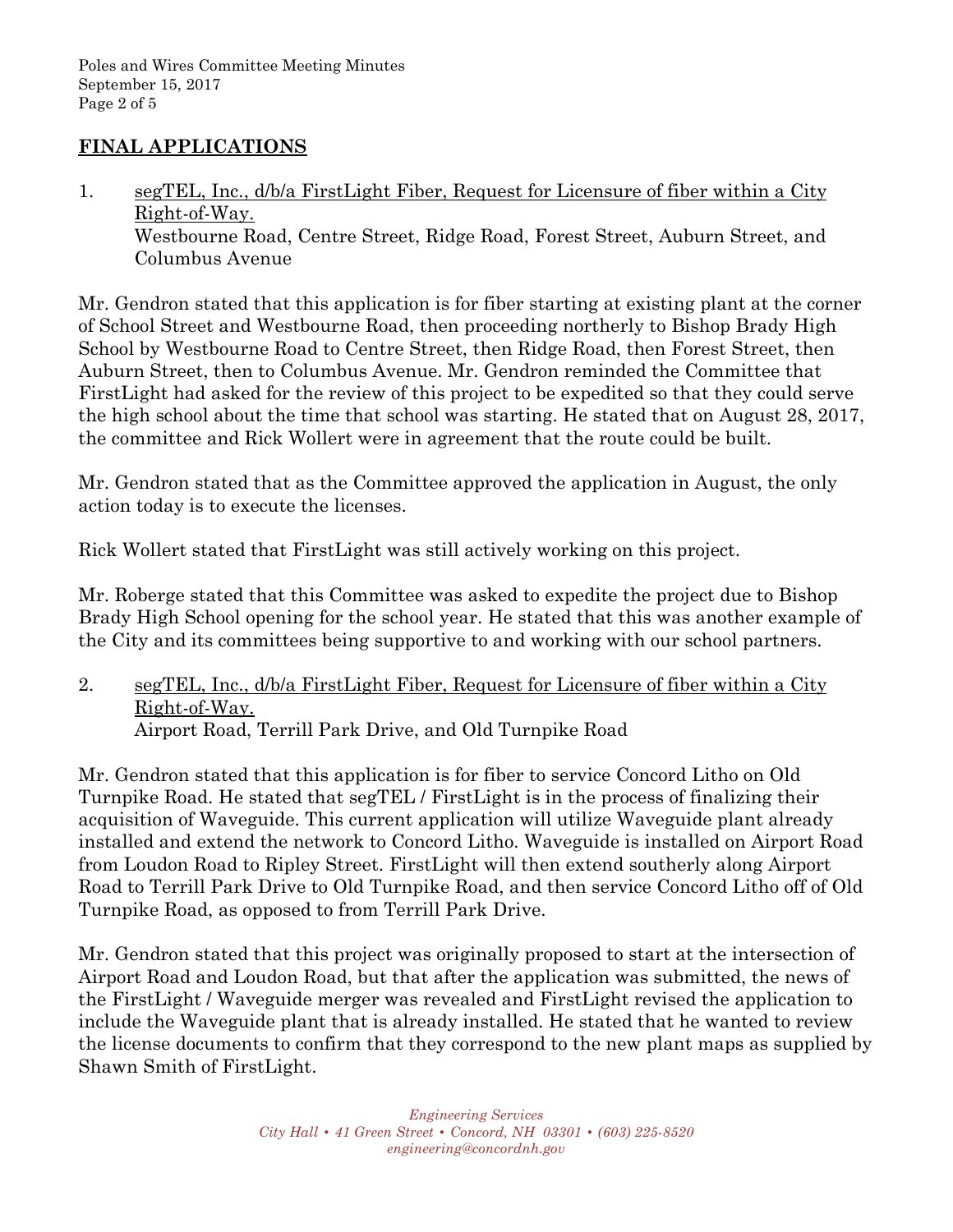Poles and Wires Committee Meeting Minutes September 15, 2017 Page 3 of 5

Mr. Gendron asked Mr. Wollert if he had conducted and / or finalized his make ready work. Mr. Wollert responded that he is about 80% complete. Mr. Roberge asked Mr. Wollert if he receives an advance deposit prior to conducting his work. Mr. Wollert responded in the negative and stated that he bills after his work is complete.

Mr. Gendron recommended approval of the application subject to his final review of the license documents. Ms. Shank made a motion to accept the recommendation. Seconded by Mr. Roberge. The license petition was approved subject to Mr. Gendron confirming the final license documents.

3. Unitil Energy Systems, Request for Licensure of one utility pole within a City Rightof-Way. Rumford Street

Mr. Gendron stated that the utility pole is already installed. He explained that this application is related to extensive upgrades in that part of the City due to older poles being upgraded. Mr. Wollert stated that Unitil considers the poles condemned.

Mr. Gendron recommended that the application be approved. Mr. Roberge made a motion to accept the recommendation. Seconded by Ms. Shank. The license petition was approved.

4. segTEL, Inc., d/b/a FirstLight Fiber, Request for Licensure of fiber within a City Right-of-Way. Woodman Street and Westbourne Road

Mr. Gendron stated that this application is for fiber to service Concord High School and it has already been installed. He stated that in addition to segTEL / FirstLight acquiring Waveguide, they have also acquired Oxford Networks. Oxford also has plant installed in the City by previous licenses over the past several years. This particular project is utilizing existing segTEL plant in North Fruit Street and extending it easterly along Woodman Street to Westbourne Road and then into the high school. He stated that this past summer there were issues with segTEL / FirstLight not understanding our process with regard to licensing. Some of their employees mistakenly thought that once they were approved by the pole owners, they could then start attaching to the poles. Some personnel stated that they were not aware that they also should have received licensure from the City prior to attaching.

Mr. Gendron recommended approval of the application. Mr. Roberge made a motion to accept the recommendation. Seconded by Ms. Shank. The license petition was approved.

#### **NEW BUSINESS**

Mr. Roberge stated that he wanted to make the Committee aware of a new State of New

*Engineering Services City Hall • 41 Green Street • Concord, NH 03301 • (603) 225-8520 engineering@concordnh.gov*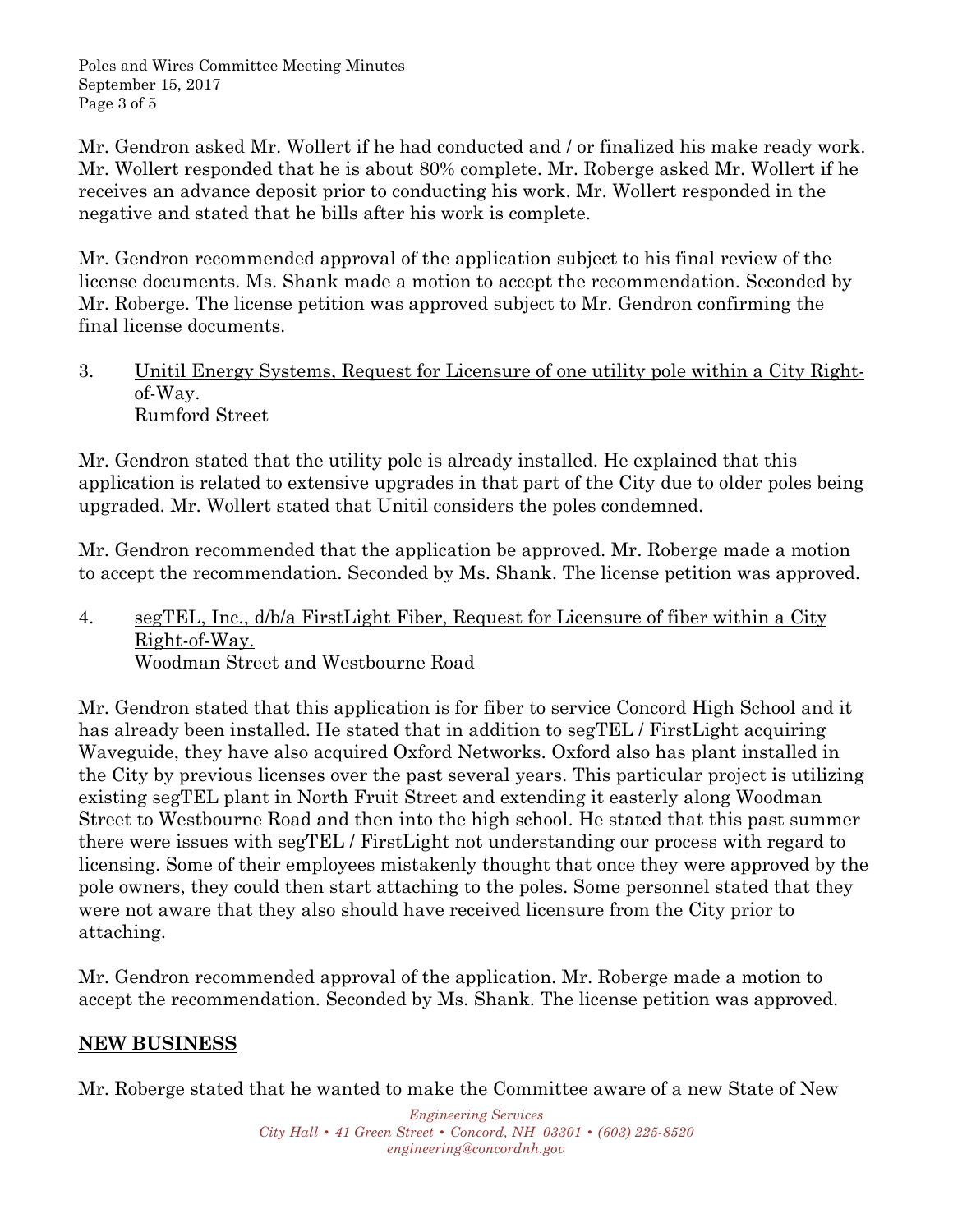Poles and Wires Committee Meeting Minutes September 15, 2017 Page 4 of 5

Hampshire project to build a new steam boiler site. He stated that plans have been submitted to the City to build a permanent boiler on the south side of School Street across from the police station in the State's vacant parking lot. He stated that Mr. Gendron had met with Stan Balch of Unitil to discuss the placement of a new utility pole to provide three phase power to the proposed boiler.

A brief discussion took place concerning the options that might be available to provide power to the boiler in the same manner as other commercial institutions within the City, such as the placement of a new pole, overhead power as opposed to underground power, transformers on the pole or an on-site transformer pad, and whether the site should comply with City regulations related to a commercial development. He recommended that Unitil and the State perform the site work in the manner that it is regulated, for that particular use.

# **OLD BUSINESS**

1. segTEL, Inc., d/b/a FirstLight Fiber, Request for Licensure of fiber within a City Right-of-Way. Fayette Street, South State Street, Thompson Street, South Main Street, Theatre Street, and Storrs Street

Mr. Gendron stated that this application was originally submitted for fiber on Fayette Street, South State Street, Thompson Street, South Main Street, Theatre Street, and Storrs Street. He reminded the Committee that it did not approve the original submission due to the work that recently took place as part of the Main Street reconstruction. He stated that the current application is to extend fiber to the Capital Center For The Arts and that he and Mr. Roberge had made multiple site visits with Mr. Smith of FirstLight, and another visit with Mike Cooke of Comcast, and that they came to an agreement for FirstLight to occupy the conduit installed by the City that is currently occupied by Comcast. He stated that FirstLight will utilize the segTEL strand on Concord Street, extend the fiber from South State Street to the intersection of Concord Street and South Main Street, then extend northerly in the conduit in South Main Street, then westerly across the Capital Center For The Arts property to their building.

Mr. Gendron also stated that the other portions of the original application, such as the extension of fiber along Theatre Street and then northerly on Storrs Street, and southerly along South Main Street to the intersection with Water Street near McDonald's restaurant, were not a part of this approval.

Mr. Wollert stated that he had completed his make ready work along South Main Street to Water Street.

Mr. Roberge stated that this was an example of good cooperation between the City, segTEL,